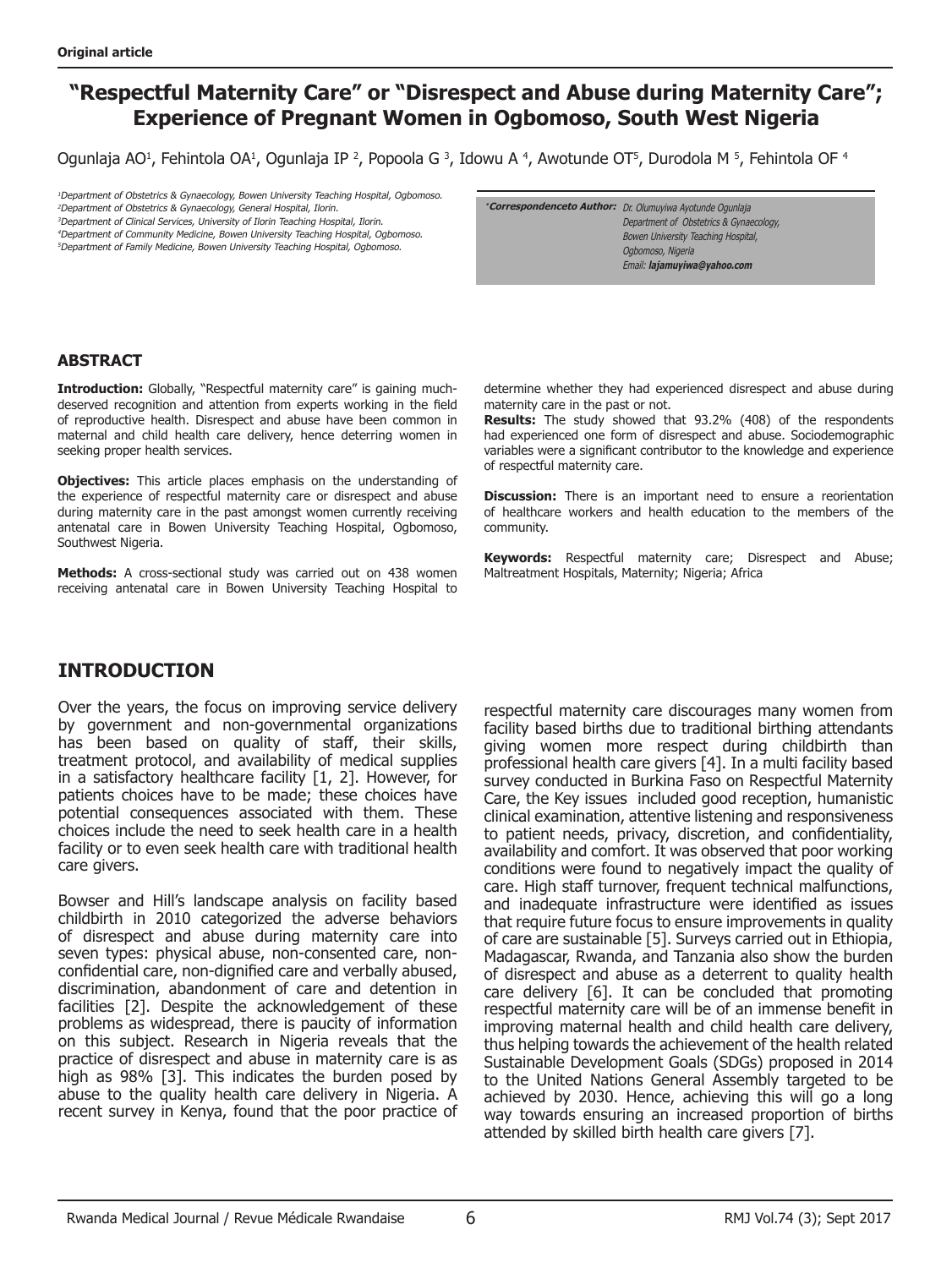Disrespect and abuse of women seeking maternity care is becoming an urgent problem and creating a growing concern that spans the domain of health care research, quality, human rights and civil rights advocacy [2, 6]. This study was embarked upon as an audit to ascertain the burden of disrespect and abuse during maternity care either in the past or present amongst pregnant women currently receiving antenatal care in Bowen University Teaching Hospital, Ogbomoso, South west Nigeria.

#### **METHODS**

A cross-sectional study was carried among 438 pregnant women currently attending antenatal clinic in Bowen University Teaching hospital, Ogbomoso, Southwest Nigeria. The duration of the study was greater than six (6) months. The pregnant women involved in the study were selected by balloting, the women were free to decline participation in the study. The criteria to be included was pregnancy in apparently healthy woman, while those that were ill were excluded from participation in the study.

Data was obtained using a structured questionnaire; the questionnaire was designed to contain the seven measures of disrespect and abuse as itemized by Bowser and Hills landscape study. Information obtained from the participants included socio-demographic characteristics, their experience of disrespect and abuse during maternity care in the past and present, especially as it concerns the pregnancy, delivery and postpartum experiences. The questionnaire was simple to read and understand. A pretest was done prior to the commencement of the study. Women who do not understand English language had their questionnaires administered to them by trained interpreters. None of the women were interviewed more than once.

The minimum sample size was calculated using the Lesley Kish formula for estimating single proportion. The precision was set at 5% and correction for non-response made. Women who had serious co-morbid health conditions in pregnancy and those who failed to give their consent were excluded from the study.

Data was analyzed using SPSS (Version 17). Initial analyses were done by generating frequency tables and graphs. A Chi-square test was carried out to assess statistical association between relevant variables. The level of statistical significance was set at a p-value of less than 0.05.

Ethical approval for this study was obtained from Bowen University Teaching Hospital's Research and Ethics Committee. A written informed consent was obtained from all respondents. The participation of women attending the antenatal clinic was voluntary and their confidentiality was assured.

#### **RESULTS**

A total of 438pregnant women were interviewed. The mean age of these women was  $31.29 \pm 4.24$ years and their mean gestational age was 32.39±5.27 weeks. Three hundred and twelve (312; 71.2%) of these women had had one or more parous experience (Table 1).

**Table 1:** Socio demographic variables of respondents, awareness of respectful maternity care and experience of disrespect during maternity care.

| Socio demographic                                                                                          | <b>Frequency</b><br>$(N = 438)$ | <b>Percent</b> | Aware of respectful<br>maternity care |             | Experience of disrespect<br>during maternity care |           |
|------------------------------------------------------------------------------------------------------------|---------------------------------|----------------|---------------------------------------|-------------|---------------------------------------------------|-----------|
| variables                                                                                                  |                                 |                |                                       |             |                                                   |           |
|                                                                                                            |                                 |                | Yes                                   | p-value     | Yes                                               | p-value   |
| Age group                                                                                                  |                                 |                | $N=354(%)$                            |             |                                                   |           |
| < 25                                                                                                       | 18                              | 4.1            | 18(5.0)                               | $0.012**$   | 18 (100.0)                                        | 0.692Y    |
| $26 - 30$                                                                                                  | 192                             | 43.8           | 144 (40.0)                            |             | 180 (93.8)                                        |           |
| $31 - 35$                                                                                                  | 168                             | 38.4           | 138 (40.0)                            |             | 156 (92.9)                                        |           |
| $36 - 40$                                                                                                  | 48                              | 11.0           | 42 (12.0)                             |             | 42 (87.5)                                         |           |
| >40                                                                                                        | 12                              | 2.7            | 12(3.0)                               |             | 12 (100.0)                                        |           |
| <b>Ethnicity</b>                                                                                           |                                 |                |                                       |             |                                                   |           |
| Yoruba                                                                                                     | 378                             | 86.3           | 318 (90.0)                            | $<0.001**$  | 348 (92.1)                                        | 0.438Y    |
| Igbo                                                                                                       | 36                              | 8.2            | 24(7.0)                               |             | 36(100.0)                                         |           |
| Hausa                                                                                                      | 6                               | 1.4            | 0(0.0)                                |             | 6(100.0)                                          |           |
| Others                                                                                                     | 18                              | 4.1            | 12(3.0)                               |             | 18 (100.0)                                        |           |
| Occupation                                                                                                 |                                 |                |                                       |             |                                                   |           |
| Professional                                                                                               | 300                             | 68.5           | 264 (75.0)                            | $0.002*$    | 288 (96.0)                                        | $<0.001*$ |
| <b>Skilled</b> labor                                                                                       | 114                             | 26.0           | 72 (20.0)                             |             | 96 (84.2)                                         |           |
| <b>Unskilled</b> labor                                                                                     | 24                              | 5.5            | 18(5.0)                               |             | 24 (100.0)                                        |           |
| <b>Educational status</b>                                                                                  |                                 |                |                                       |             |                                                   |           |
| <b>Tertiary</b>                                                                                            | 372                             | 84.9           | 324 (92.0)                            | $< 0.001*Y$ | 348 (93.5)                                        | $0.011Y*$ |
| Secondary                                                                                                  | 24                              | 5.5            | 6(2.0)                                |             | 18(75.0)                                          |           |
| Primary                                                                                                    | 30                              | 6.8            | 12(3.0)                               |             | 30 (100.0)                                        |           |
| No formal education                                                                                        | 12                              | 2.7            | 12(3.0)                               |             | 12(100.0)                                         |           |
| <b>Educational status of</b>                                                                               |                                 |                |                                       |             |                                                   |           |
| partner                                                                                                    |                                 |                |                                       |             |                                                   |           |
| Tertiary                                                                                                   | 354                             | 80.8           | Unknown                               |             | Unknown                                           | $0.027*$  |
| Secondary                                                                                                  | 54                              | 12.3           |                                       |             |                                                   |           |
| Primary                                                                                                    | 24                              | 5.5            |                                       |             |                                                   |           |
| No formal education                                                                                        | 6                               | 1.4            |                                       |             |                                                   |           |
| Parity                                                                                                     |                                 |                |                                       |             |                                                   |           |
| $\bf{0}$                                                                                                   | 126                             | 28.8           | 84 (24.0)                             | $<0.001**$  | 114 (90.5)                                        |           |
| 1                                                                                                          | 198                             | 45.2           | 180(50.0)                             |             | 180 (90.9)                                        |           |
| $\overline{2}$                                                                                             | 108                             | 24.7           | 84 (24.0)                             |             | 108 (100)                                         |           |
| $\geq$ 3                                                                                                   | 6                               | 1.4            | 6(2.0)                                |             | 6(100.0)                                          |           |
| $\gamma^2$ : Chi square: *: Statistically significant (i.e. p value < 0.05): Y: Yates corrected Chi square |                                 |                |                                       |             |                                                   |           |

Table 2 showed how the participants responded to the seven adverse behaviors of disrespect and abuse during maternity care, as proposed by Bowser and Hill.

**Table 2:** Participants response to the seven behaviors of disrespect and abuse proposed by Bowser and Hill

|                                             | Agree      | Undecided | Disagree   |
|---------------------------------------------|------------|-----------|------------|
| Disrespect in maternity care                | n(%)       | n(%)      | n(%)       |
| Physical abuse                              | 192 (43.8) | 36(8.2)   | 210 (47.9) |
| Non consented care                          | 210 (47.9) | 48 (11.0) | 180(41.1)  |
| Non confidential care                       | 210 (47.9) | 48 (11.0) | 180(41.1)  |
| Non dignified care and verbal abuse         | 168(38.4)  | 54 (12.3) | 216 (49.3) |
| Discrimination based on specific attributes | 180(41.1)  | 126(28.8) | 132(30.1)  |
| Abandonment or denial of care               | 154 (39.7) | 96(21.9)  | 168 (38.4) |
| Detention in facilities                     | 150 (34.2) | 102(23.3) | 186 (42.5) |

Sociodemographic variables have been shown to have a statistically significant relationship with awareness of the various components of disrespect and abuse during maternity care (Table 1). However, there was no statistically<br>significant relationship between sociodemographic significant relationship variables such as age and ethnicity and experience of disrespect and abuse in maternity care, whereas there was a significant statistical relationship between occupation, educational status, parity and experience of disrespect and abuse in maternity care amongst the respondents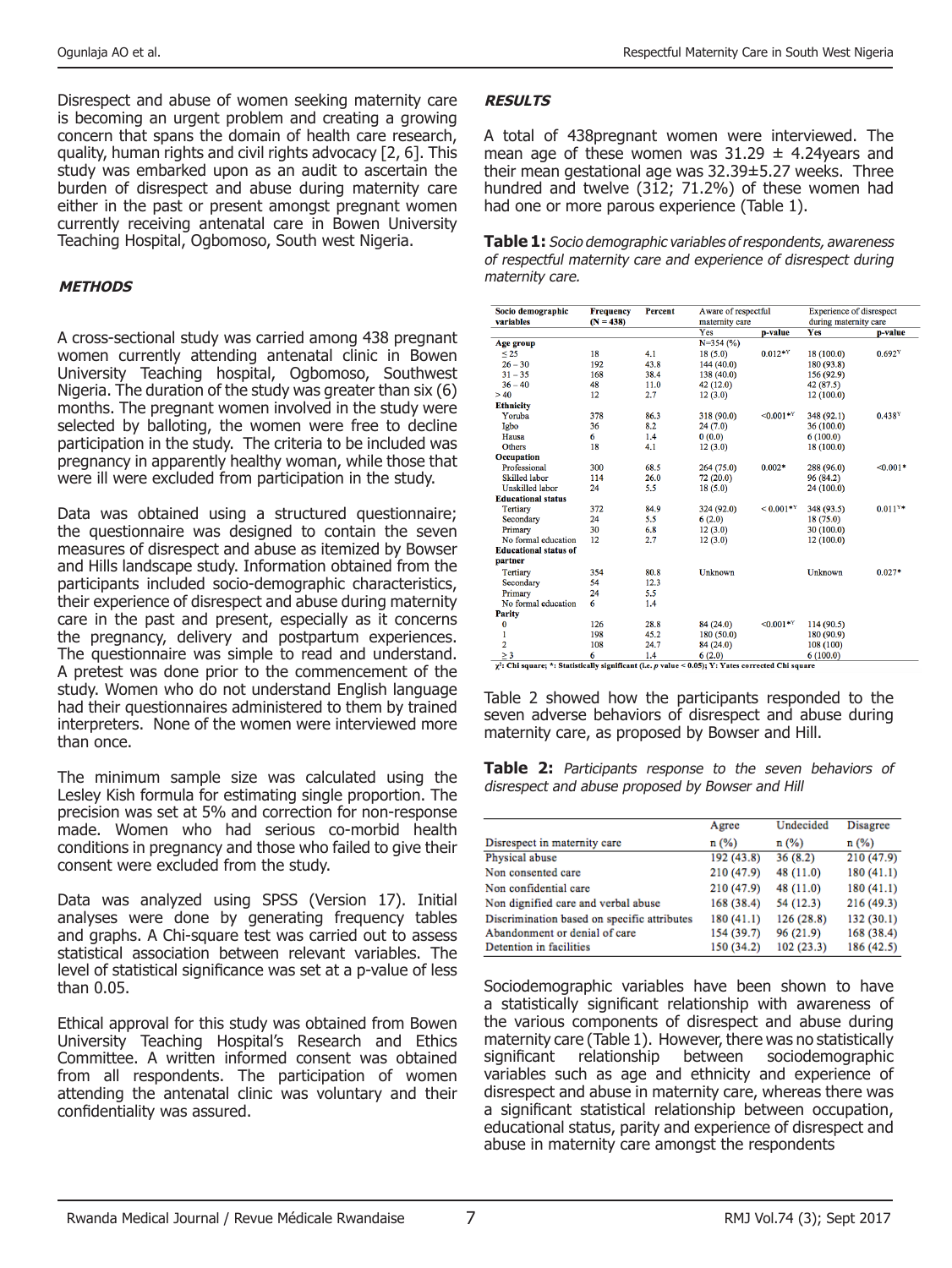Four hundred and eight (93.2%) of the respondents had experienced one for of disrespect and abuse or the other (Table 1). The most common forms of disrespect and abuse experienced by these women were non-consented care and non-confidential care as shown in Figure 1.



Figure 1: Patients who have experienced disrespect and abuse during maternity care  $(N = 408)$ 

#### **DISCUSSION**

Pregnancy and childbirth are memorable events in the lives of women and their families. However, this period represents a time of intense vulnerability, especially in the hands of healthcare providers. Abuse and disrespect during pregnancy and childbirth is responsible for the low healthcare facility based births amongst the populace, hence resulting in slow progress in the attainment of improved health care delivery [1,5,6,7,8].

The ideal treatment expected from a maternity care provider to a woman during childbirth is of importance to the woman, her unborn offspring and the entire family [10]. Naturally, a relationship characterized by empathy, support, trust, confidence, and empowerment, as well as gentle, respectful and effective communication enabling informed decision making is expected. Unfortunately, many women experience care that does not match this image too often.

As a growing body of anecdotal and research evidence collected in maternity care systems worldwide paints a disturbing picture [10,11,12]. This is an urgent problem which creates a growing concern that spans the domains of health care research, quality, human rights and civil rights advocacy [8].

Research revealed that the burden of disrespectful maternity care is high, though grossly underreported by those who experience it. In fact, some women see it as normal to be ill-treated during maternity care [12]. Disrespect and abuse during maternity care had been experienced by 93.2% of our respondents. The majority (89.7%) of the women admitted experiencing disrespect and abuse from healthcare workers in the hospital setting. This was similar to the reports from other parts of the developing world [13]. Abuse and disrespect during pregnancy and childbirth is why most women only report to the hospital for care as a last resort [13].

Using the Bowser and Hills landscape analysis on facility based childbirth in 2010, non-consented care and nonconfidential care were the major forms of disrespect and abuse experienced, where as physical abuse, nondignified care including verbal abuse, discrimination based on specific attributes, abandonment or denial of care and detention in facilities were not considered as strong contributors of disrespect and abuse in maternity care by these women. This finding further emphasizes the need for enlightenment campaigns to women of reproductive age on their reproductive health rights, and also places emphasis on the training and retraining of healthcare givers to ensure that women are given quality maternity care.

Non-Governmental Organizations (NGOs) and Government Agencies need to ensure that the financial and geographical barriers and poor quality of healthcare services rendered in our hospitals improve to serve as a means of increasing the number of women who seek healthcare in health facilities in Sub-Saharan Africa [13]. Evidence in Rwanda has shown that healthcare behavior can change with investment in teaching and mentoring programmes [14].

#### **CONCLUSION**

Disrespect and abuse in maternity care has been with us for quite some time though not initially recognized as a deterrent to healthcare delivery; with the advent of the concept "respectful maternity care", disrespect and abuse are now being recognized as a masquerade limiting quality health care delivery. There is an urgent need for policy makers working in the field of reproductive health to embark on a behavioral change communication program for healthcare workers and the populace to enhance patronage of skilled birth attendants, thereby reducing the maternal and child morbidity and mortality figures in Nigeria. Hence, programs that aim to improve the maternity experience by linking good practice with humanistic care merit should be embarked upon in healthcare facilities in Nigeria and other Sub-Saharan African countries.

**Correspondence.** Dr Olumuyiwa Ayotunde Ogunlaja; lajamuyiwa@yahoo.com Potential Conflicts of Interest (CoI). All authors: no potential conflicts of interest disclosed.

Funding. All authors: no funding was disclosed. **Academic Integrity.** All authors: confirm that they have made substantial academic contributions

to this manuscript as defined by the ICMJE. **Ethics of human subject participation:** The study was approved by the local Institutional

**Review Board.** Informed consent was sought and gained where applicable.

**Originality:** All authors: this manuscript is original has not been published elsewhere **Type-editor:** Haley Sessions (USA)

**Review:** This manuscript was peer-reviewed by 4 reviewers in a double-blind review process.